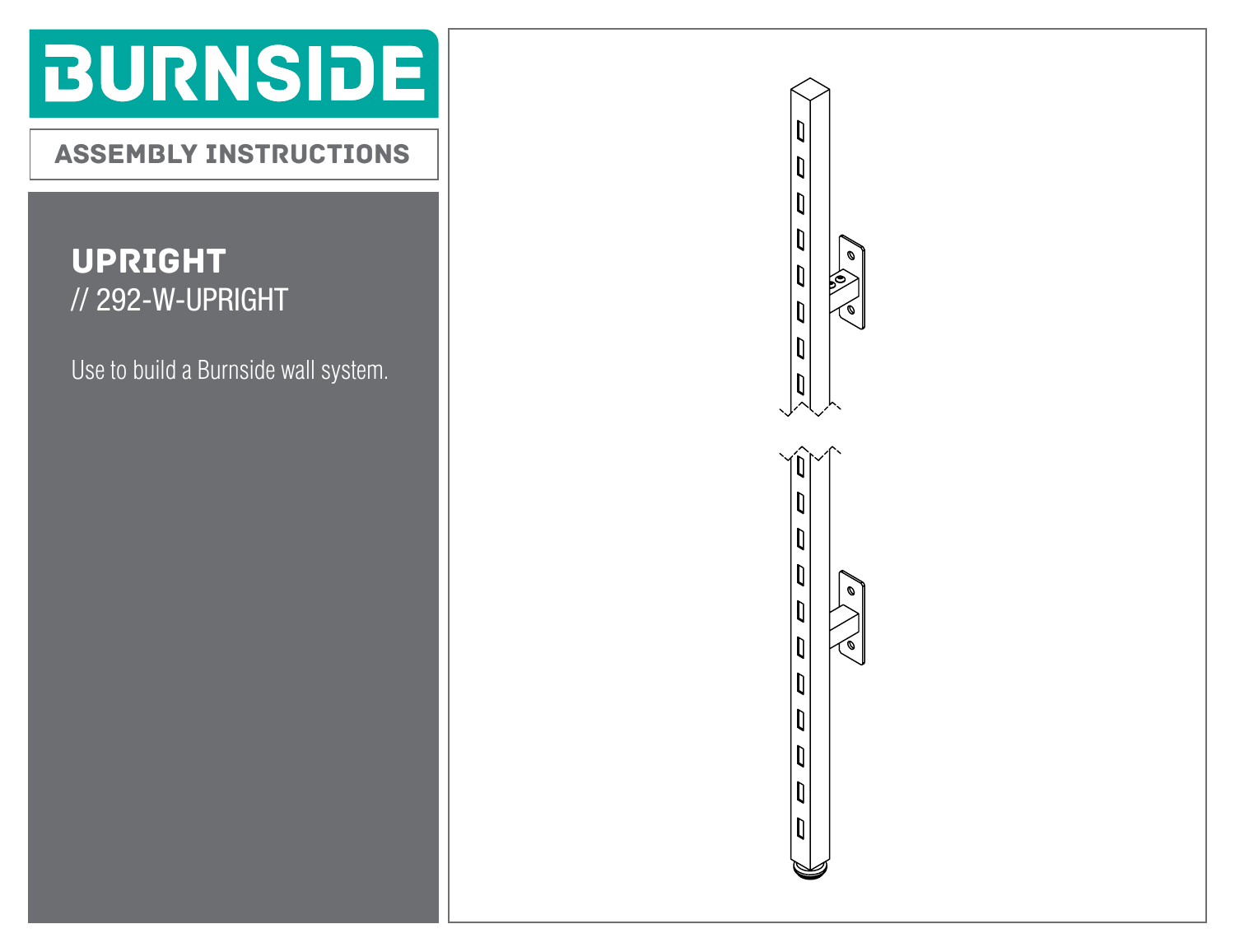### **BURNSIDE**

#### ASSEMBLY INSTRUCTIONS

UPRIGHT

Please note that wall mounting screws are not included and it's the responsibil ity of the installer to select appropriate hardware. For accuracy and efficiency, we recommend that you use a Lazer Leveler and proffessional installers for this job.

Step 1: Before you start, determine what height you need to mount the wall mount ing brackets. The uprights are supposed to be resting on the floor (not floating). The levelers have a few inches of play and can be used to even out an uneven floor.

Step 2: Measure the wall and establish a starting point and two horizontal, level lines. Mark the the lines 24" on center.

Step 2: Mount the two wall brackets for the first upright on a vertically level line 78" on center.

Step 3: Attach the upright to the wall brackets with the screws provided. Adjust levelers as needed.

Step 4: Mount the second set of wall brackets 24" on center and attach upright. Before moving on, use a Burnside shelf or a hangbar to test and ensure correct spacing.